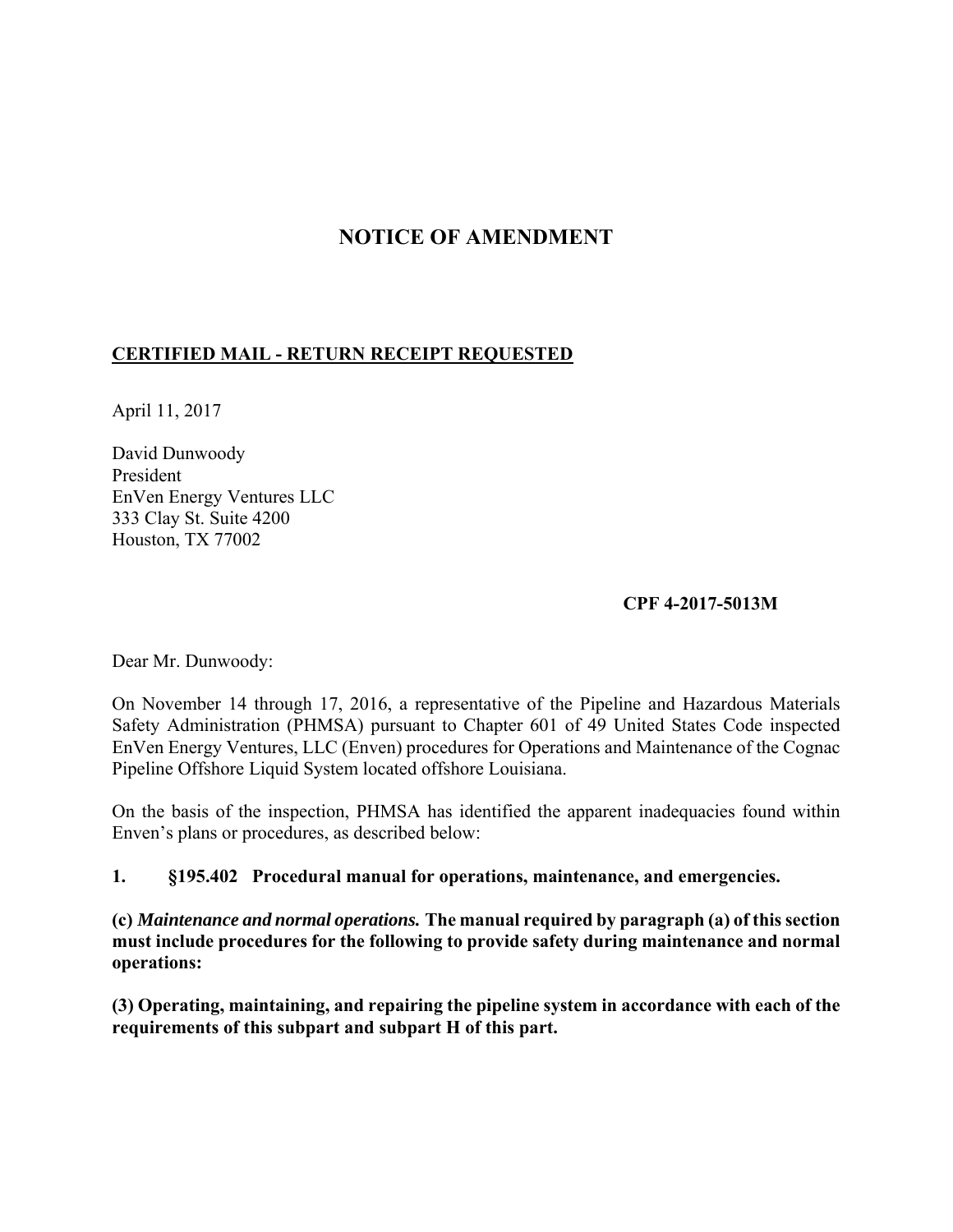# **§195.571 What criteria must I use to determine the adequacy of cathodic protection?**

**Cathodic protection required by this subpart must comply with one or more of the applicable criteria and other considerations for cathodic protection contained paragraphs 6.2.2, 6.2.3, 6.2.4, 6.2.5 and 6.3 in NACE SP 0169 (incorporated by reference,** *see* **§195.3).** 

Enven procedures do not specify the use of a saturated Silver/Silver Chloride reference electrode or the compensated voltage equivalent if a Copper/Copper Sulfate reference electrode is used when conducting annual cathodic protection potential monitoring of the Cognac Pipeline Offshore Liquid System.

### **2. §195.402 Procedural manual for operations, maintenance, and emergencies.**

**(c)** *Maintenance and normal operations.* **The manual required by paragraph (a) of this section must include procedures for the following to provide safety during maintenance and normal operations:** 

**(3) Operating, maintaining, and repairing the pipeline system in accordance with each of the requirements of this subpart and subpart H of this part.** 

**§195.573 What must I do to monitor external corrosion control?** 

(**c)** *Rectifiers and other devices.* **You must electrically check for proper performance each device in the first column at the frequency stated in the second column.** 

| Device                                                                    | <b>Check frequency</b>                                                                  |
|---------------------------------------------------------------------------|-----------------------------------------------------------------------------------------|
| Rectifier                                                                 | At least six times each calendar year, but with<br>intervals not exceeding 21/2 months. |
| <b>Reverse current switch</b>                                             |                                                                                         |
| <b>Diode</b>                                                              |                                                                                         |
| Interference bond whose failure would<br>seepardize structural protection |                                                                                         |
| <b>Other interference bond</b>                                            | At least once each calendar year, but with<br>intervals not exceeding 15 months.        |

Procedures for electrical checks of the rectifiers providing impressed current to the Cognac Pipeline Offshore Liquid System were not included in Enven's corrosion control procedures.